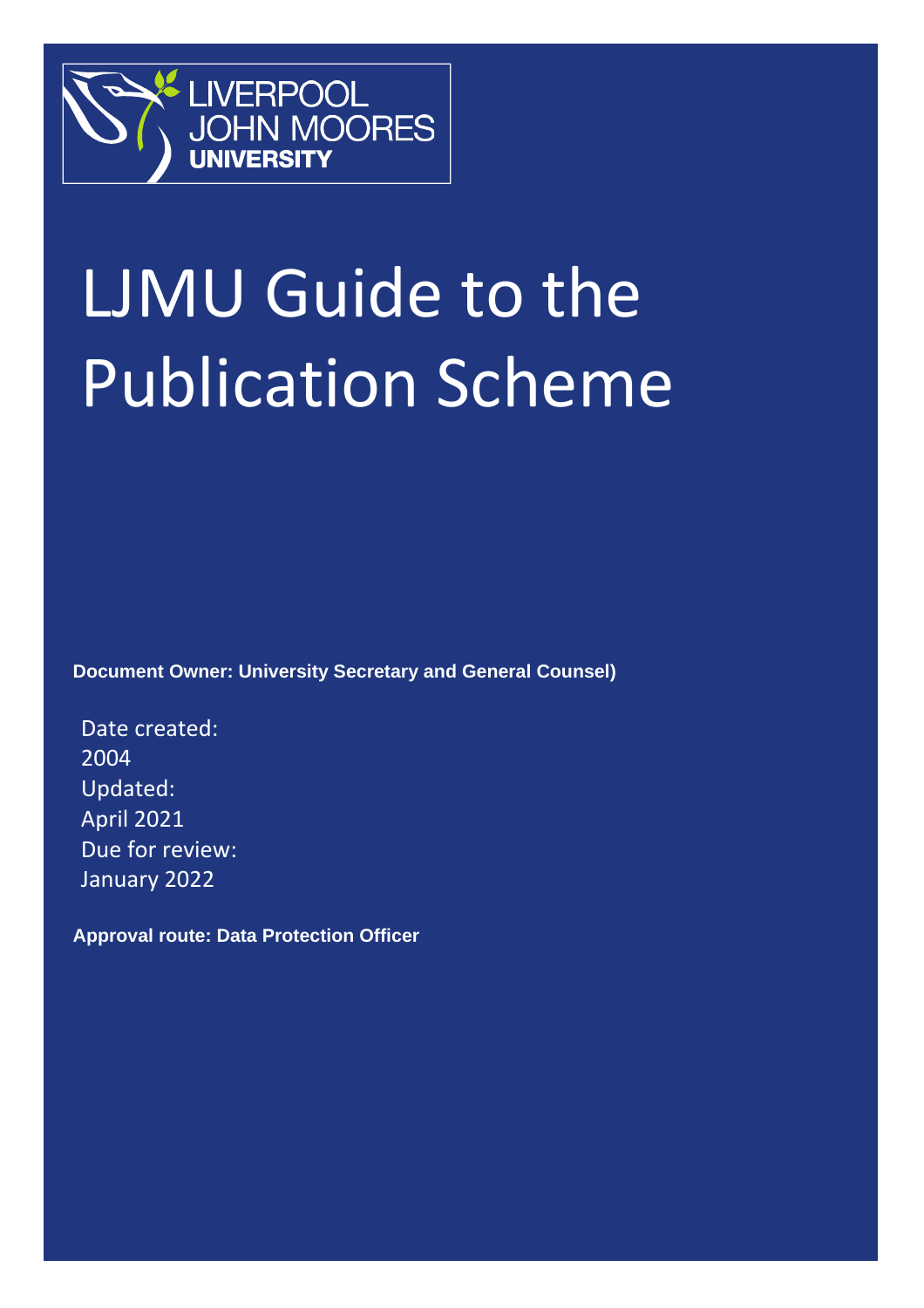

#### **LJMU GUIDE TO THE PUBLICATION SCHEME – DEFINITION DOCUMENT**

This guidance gives examples of the kinds of information that the Information Commissioner's Office (ICO) would expect universities to provide in order to meet the University's commitment under the model publication scheme.

This guidance is not meant to give an exhaustive list of everything that should be covered by a publication scheme. The University's publication scheme is its webpages. To request information listed within the Publication Scheme, other than via the University website, please contact the relevant University department as indicated in the Publication Scheme.

#### **Publishing datasets for re-use**

Public authorities must publish under their publication scheme any dataset they hold that has been requested, together with any updated versions, unless they are satisfied that it is not appropriate to do so. So far as reasonably practicable, they must publish it in an electronic form that is capable of re-use.

If the dataset or any part of it is a relevant copyright work and the public authority is the only owner, the public authority must make it available for re-use under the terms of a specified licence. Datasets which the Crown owns the copyright or the database rights are not relevant copyright works.

The Datasets Code of Practice recommends that public authorities make datasets available for re-use under the [Open Government Licence.](http://www.nationalarchives.gov.uk/doc/open-government-licence/version/2/)

The term 'dataset' is defined in Section 11(5) of the Freedom of Information Act 2000 (FOIA). The terms 'relevant copyright work' and 'specified licence' are defined in Section 19(8) of the FOIA. The Information Commissioner's Office (ICO) has published [guidance on the dataset provision in FOIA.](https://ico.org.uk/for-organisations/guide-to-freedom-of-information/publication-scheme/) This explains what is meant by "not appropriate" and "capable of re-use".

#### **How to access information held within LJMU's Publication Scheme**

The University recommends that the best route of access is via the URLs (links) provided below:

#### **University Departments/Faculties/Schools (Organisational Structure):** https://www.ljmu.ac.uk/about-us/faculties

#### **University Key Contacts:**

<https://www.ljmu.ac.uk/Contact%20us/Key%20contacts>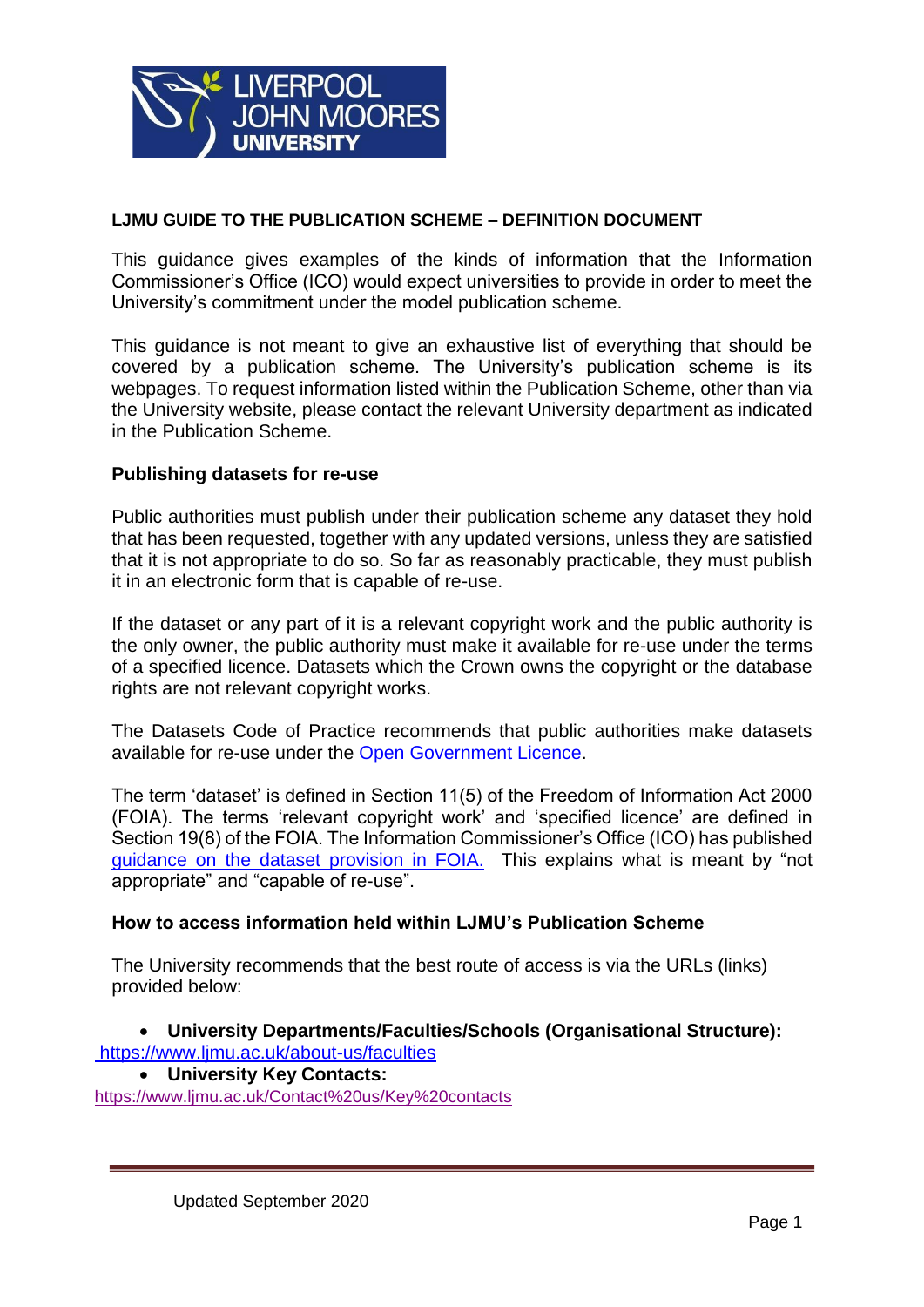**About Us and Our City:** <https://www.ljmu.ac.uk/about-us/about-liverpool-john-moores-university>

#### **Detailed Guide:**

#### **Who we are and what we do**

Organisational information, structures, locations and contacts: See links above.

| <b>Class of information</b>                                                                                                                                                                         | <b>Main Location</b>                                                                                                                                                                               |
|-----------------------------------------------------------------------------------------------------------------------------------------------------------------------------------------------------|----------------------------------------------------------------------------------------------------------------------------------------------------------------------------------------------------|
| Legal framework: information relating to<br>the legal and corporate status of the<br>institution.                                                                                                   | Secretariat (Governance), Corporate<br>Services Division, Office of the Finance<br>Director (University Secretary) and<br><b>Deputy Chief Executive</b><br><b>Governance and Charitable Status</b> |
| How the institution is organised:<br>information about the management<br>structure of the University                                                                                                | Office of the Vice-Chancellor & Chief<br>Executive for organisational charts and<br><b>Senior Management Teams</b><br>organisational structure                                                     |
| Governance: Board of Governors,<br><b>Committees and Terms of Reference</b>                                                                                                                         | Secretariat (Governance)<br><b>Governance and Charitable Status</b>                                                                                                                                |
| Location and contact details                                                                                                                                                                        | Home Page of Website<br>https://www.ljmu.ac.uk/                                                                                                                                                    |
| Lists of and information relating to<br>organisations which the University has<br>responsibility for, those it works in<br>partnership with, those it sponsors and<br>companies wholly owned by it. | Financial & Resource Services [within]<br>the Financial Statements] for wholly<br>owned subsidiary companies: Financial<br><b>Statements</b><br>Academic/Collaborative                             |
|                                                                                                                                                                                                     | <b>Partnerships Business</b>                                                                                                                                                                       |
|                                                                                                                                                                                                     | <b>Engagement</b>                                                                                                                                                                                  |
|                                                                                                                                                                                                     | <b>World of Work Careers Centre</b>                                                                                                                                                                |
|                                                                                                                                                                                                     | <b>Cultural Partnerships</b>                                                                                                                                                                       |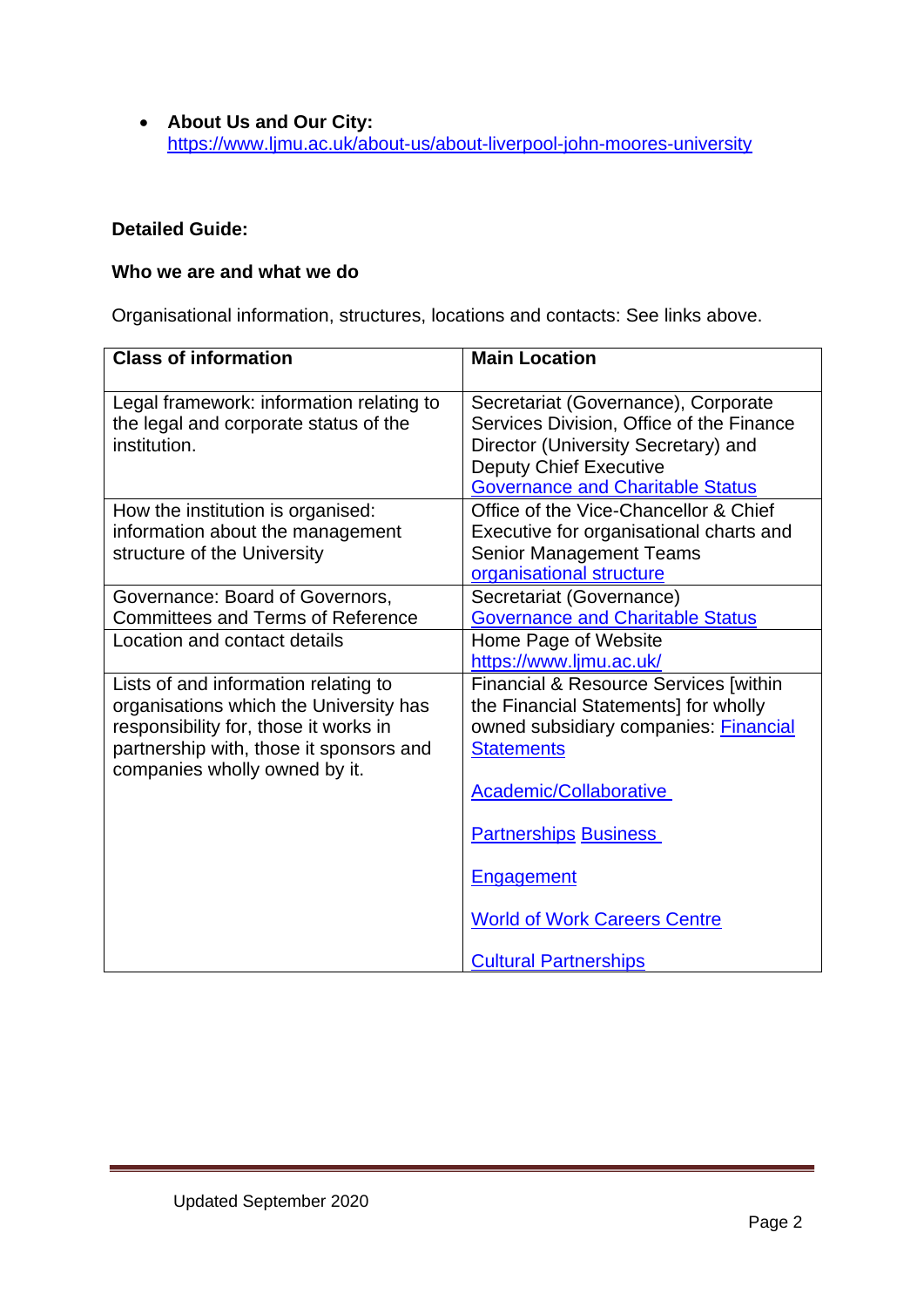#### **What we spend and how we spend it**

Financial information relating to projected and actual income and expenditure, procurement, contracts and financial audit.

| <b>Class of Information</b>                                                | <b>Main Location</b>                                                                                                                          |
|----------------------------------------------------------------------------|-----------------------------------------------------------------------------------------------------------------------------------------------|
|                                                                            |                                                                                                                                               |
| Funding/income; Financial<br>Statements, budgets and variance<br>reports:  | <b>Financial Statements</b> for income/expenditure<br>sources;                                                                                |
|                                                                            | <b>Research Funding</b>                                                                                                                       |
|                                                                            | <b>Business Engagement</b>                                                                                                                    |
|                                                                            | <b>Finance Committee Minutes</b>                                                                                                              |
| Financial audit reports                                                    | Financial Statements contain external<br>auditors' reports: Financial Statements                                                              |
|                                                                            | <b>Audit Committee Minutes</b>                                                                                                                |
| <b>Capital Programme</b>                                                   | <b>Estates developments</b>                                                                                                                   |
| Financial regulations and<br>procedures                                    | <b>Financial Regulations</b>                                                                                                                  |
| Staff allowances and expenses                                              | <b>Financial Statements for allowances and</b><br>expenses paid to senior staff members.                                                      |
| Staff pay and grading structure                                            | Financial Statements for the salaries for<br>senior staff earning over £100,000 per<br>annum.<br><b>HR Information related to Staff Pay</b>   |
| <b>Register of Suppliers</b>                                               | A register of suppliers is under construction<br>and will be available shortly.<br>We publish a document of IT Provision and<br>Use annually. |
| Procurement and tender procedures<br>and reports                           | <b>Finance &amp; Resource Services</b>                                                                                                        |
| Contracts: The ICO would normally<br>only expect the University to publish | <b>Financial Statements</b>                                                                                                                   |
| details of contracts that exceed                                           |                                                                                                                                               |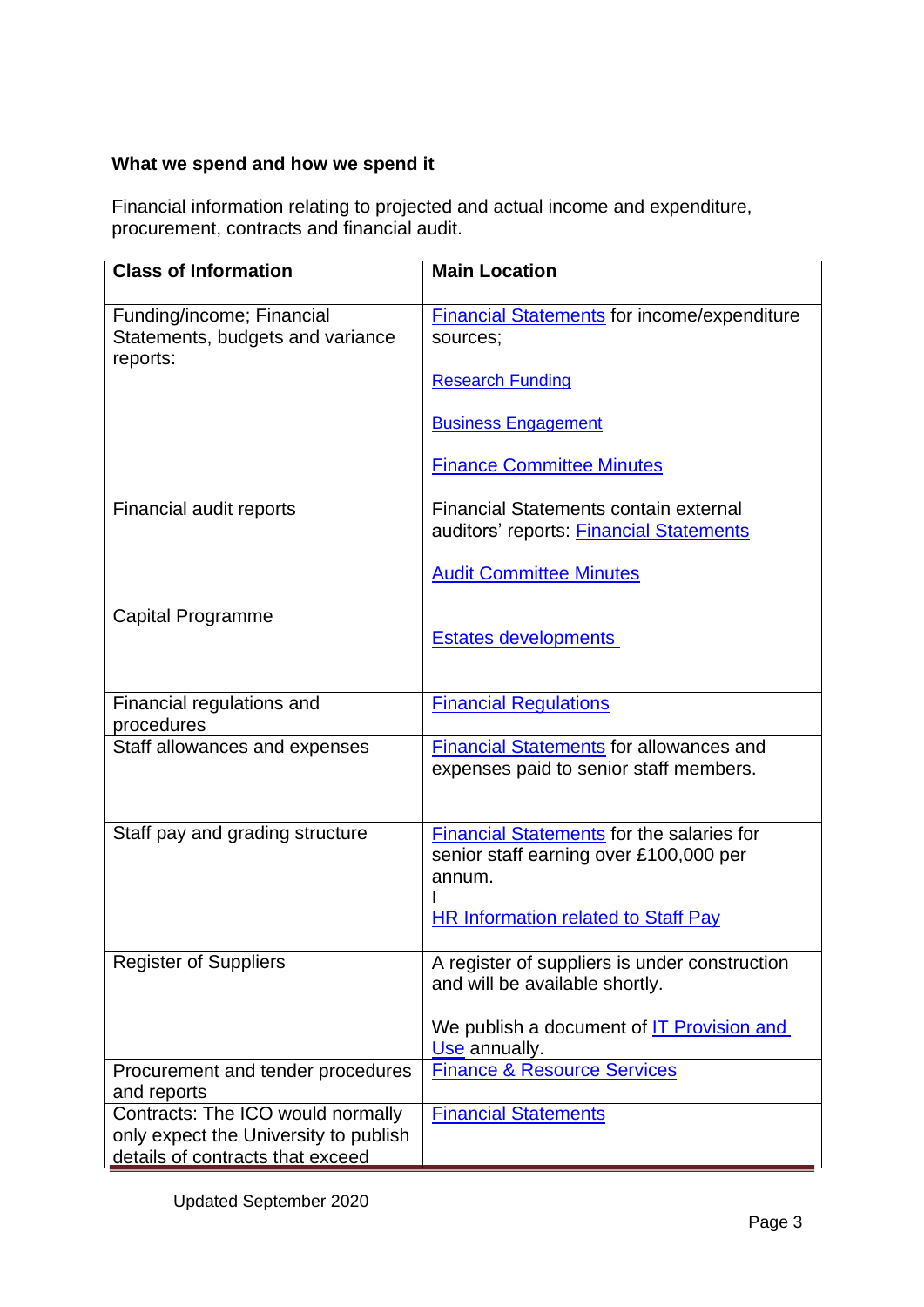| £25,000.         |                             |
|------------------|-----------------------------|
| Research funding | <b>Financial Statements</b> |

# **What our priorities are and how we are doing**

Strategies and plans; performance indicators; audits; inspections and reviews.

| <b>Class of Information</b>                                                                                                                                                                                                                                                                                                                                                                           | <b>Main Location</b>                                                                                                                                                                                                                                                                                                      |
|-------------------------------------------------------------------------------------------------------------------------------------------------------------------------------------------------------------------------------------------------------------------------------------------------------------------------------------------------------------------------------------------------------|---------------------------------------------------------------------------------------------------------------------------------------------------------------------------------------------------------------------------------------------------------------------------------------------------------------------------|
| Annual Report: The University's Annual<br><b>Corporate Governance Statement to</b><br>HEFCE is provided within the Financial<br>Statements.                                                                                                                                                                                                                                                           | <b>Financial Statements</b>                                                                                                                                                                                                                                                                                               |
| Corporate and business plans                                                                                                                                                                                                                                                                                                                                                                          | <b>Mission Statement</b><br>Business Plans are not currently<br>produced.                                                                                                                                                                                                                                                 |
| <b>Teaching and Learning Strategy</b>                                                                                                                                                                                                                                                                                                                                                                 | <b>Teaching and Learning Strategy 2017-</b><br>2022                                                                                                                                                                                                                                                                       |
| Academic quality and standards                                                                                                                                                                                                                                                                                                                                                                        | <b>Academic Quality - Strategy, Policies &amp;</b><br><b>Processes</b><br><b>Minutes, Academic Board</b>                                                                                                                                                                                                                  |
| <b>Corporate Relations: Information relating</b><br>to the University's links with employers<br>and sponsors, and the development of<br>learning programmes.                                                                                                                                                                                                                                          | <b>Academic Partnerships</b><br><b>Cultural Partners</b><br><b>Business Engagement</b><br><b>Alumni Relations</b><br><b>World of Work Careers Centre</b>                                                                                                                                                                  |
| Government and regulatory reports:<br>Accreditation and monitoring reports by<br>professional, statutory or regulatory<br>bodies and information that an institution<br>is legally obliged to make available to its<br>funding and/or monitoring bodies. Where<br>information provided to regulatory bodies<br>is publicly available via those bodies, the<br>University may provide a direct link to | <b>Quality Assurance Agency (QAA)</b><br>The Research Excellence Framework<br>(REF) gives information about the<br>evaluation of the quality of research in<br>UK higher education institutions,<br>including detailed information about the<br>submissions and exercise process and<br>individual institutional results. |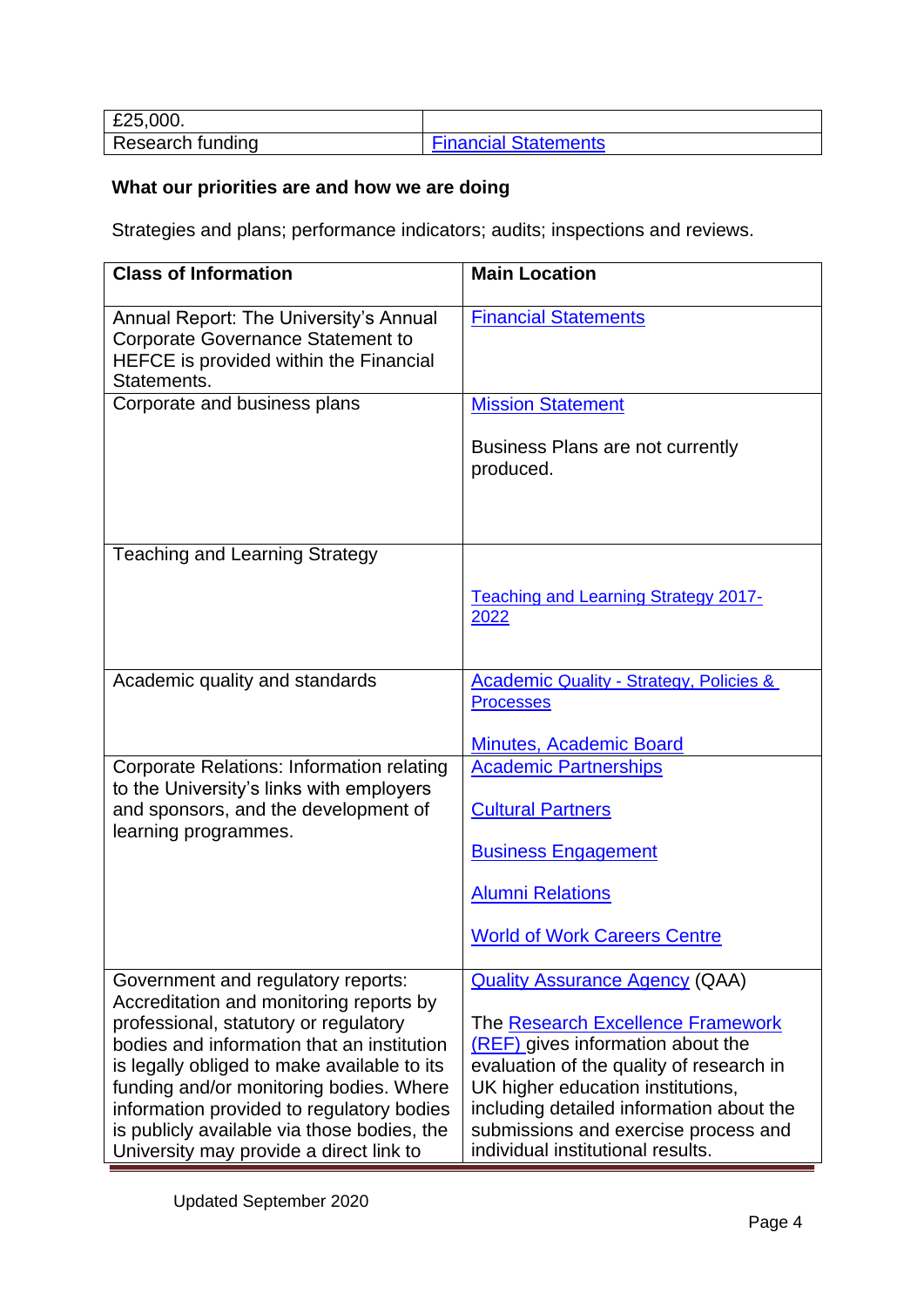| that information.                                                                | <b>LJMU REF results 2014.</b>                                                                                                                                                                                                                                                                                                                                                                                                                                                          |
|----------------------------------------------------------------------------------|----------------------------------------------------------------------------------------------------------------------------------------------------------------------------------------------------------------------------------------------------------------------------------------------------------------------------------------------------------------------------------------------------------------------------------------------------------------------------------------|
|                                                                                  | The Office for Fair Access (OFFA) is an<br>independent public body that helps<br>safeguard and promote fair access to<br>higher education by approving and<br>monitoring 'access agreements'. The<br>outcomes of OFFA and the Higher<br><b>Education Funding Council for England's</b><br>annual monitoring of access agreements<br>and widening participation strategic<br>assessments and National Scholarship<br>Programme monitoring for 2012-13 can<br>be found in this document. |
|                                                                                  | <b>Ofsted reports - LJMU</b>                                                                                                                                                                                                                                                                                                                                                                                                                                                           |
|                                                                                  | <b>Ofsted reports - Marsh Sports</b>                                                                                                                                                                                                                                                                                                                                                                                                                                                   |
| Compliance with the Equality Act 2010:<br>This includes any information produced | <b>Human Recourses</b>                                                                                                                                                                                                                                                                                                                                                                                                                                                                 |
| as part of these duties.                                                         | <b>Equality and Diversity</b>                                                                                                                                                                                                                                                                                                                                                                                                                                                          |

#### **How we make decisions**

Minutes of formal meetings where key decisions are made about the operation of the University. The University may decide not to publish particular minutes on a case by case basis. Information in this class should be available at least for the current and previous 3 years.

| <b>Class of Information</b>                                               | <b>Main Location</b>                                                                   |
|---------------------------------------------------------------------------|----------------------------------------------------------------------------------------|
| Minutes of the Governing Body and its<br>committees, academic boards and  | <b>Board and Committee Minutes</b>                                                     |
| steering groups: Calendar of institutional<br>committees and Secretaries. | <b>LJMU Committees</b>                                                                 |
|                                                                           | For Minutes of University Committees<br>other than Board Committees please<br>contact: |
|                                                                           | The Secretariat                                                                        |
|                                                                           | T: 0151 231 3550/3533<br>Email: Secretariat@ljmu.ac.uk                                 |
|                                                                           |                                                                                        |
|                                                                           |                                                                                        |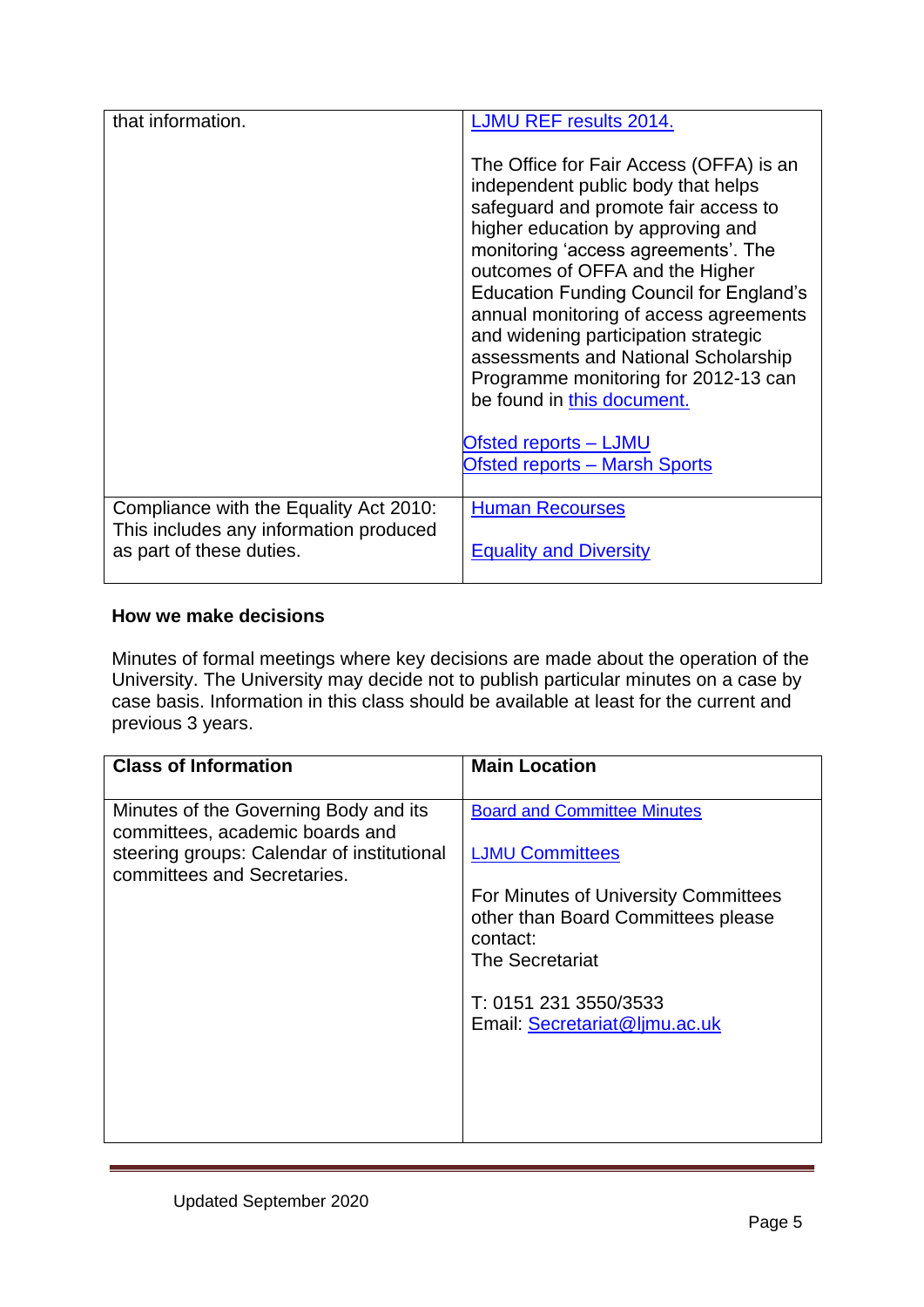| Teaching and Learning committee       | See above (Committee Minutes)                     |
|---------------------------------------|---------------------------------------------------|
| minutes                               |                                                   |
| Minutes of staff/student consultation | See above (Committee Minutes)                     |
| meetings                              |                                                   |
| Appointment committees and procedures | Please contact the Director of Human<br>Resources |
|                                       |                                                   |

# **Our policies and procedures**

Current written protocols, policies and procedures for delivering our services and responsibilities.

| <b>Class of Information</b>                                                                                                                                                                                                            | <b>Main location</b>                                                                                                                                                                                                                                                                                                    |
|----------------------------------------------------------------------------------------------------------------------------------------------------------------------------------------------------------------------------------------|-------------------------------------------------------------------------------------------------------------------------------------------------------------------------------------------------------------------------------------------------------------------------------------------------------------------------|
| Policies and procedures for conducting<br>university business: Codes of practice,<br>memoranda of understanding, procedural<br>rules, standing orders and similar<br>information; Procedures for handling<br>requests for information. | The University's main policies for<br>governance are held on the Governance<br>webpages including Instrument and<br>Articles of Government.<br><b>Liverpool Students' Union Code of</b><br><b>Practice</b><br>Details of how LJMU deal with<br>requests for information can be found<br>on the FOI pages of our website |
| Procedures and policies relating to<br>academic services: Some of these<br>policies may already be included in 'What                                                                                                                   | <b>Teaching and Learning Strategy</b><br>2017-2022                                                                                                                                                                                                                                                                      |
| our priorities are and how we are doing'<br>in the context of external review and<br>academic quality and standards.<br>Additional policies under this heading                                                                         | <b>Research Code of Practice for the Second</b><br><b>Research Excellence Framework (REF</b><br>2021)                                                                                                                                                                                                                   |
| may include such matters as policies and<br>procedures relating to honorary degrees,                                                                                                                                                   | <b>Academic Appeals</b>                                                                                                                                                                                                                                                                                                 |
| procedures for changing course,<br>regulations and policy on student                                                                                                                                                                   | <b>Course withdrawals</b>                                                                                                                                                                                                                                                                                               |
| assessment, appeal procedures and<br>policy on breach of assessment                                                                                                                                                                    | <b>Honorary Fellows</b>                                                                                                                                                                                                                                                                                                 |
|                                                                                                                                                                                                                                        | <b>Certificate &amp; Award Verification</b>                                                                                                                                                                                                                                                                             |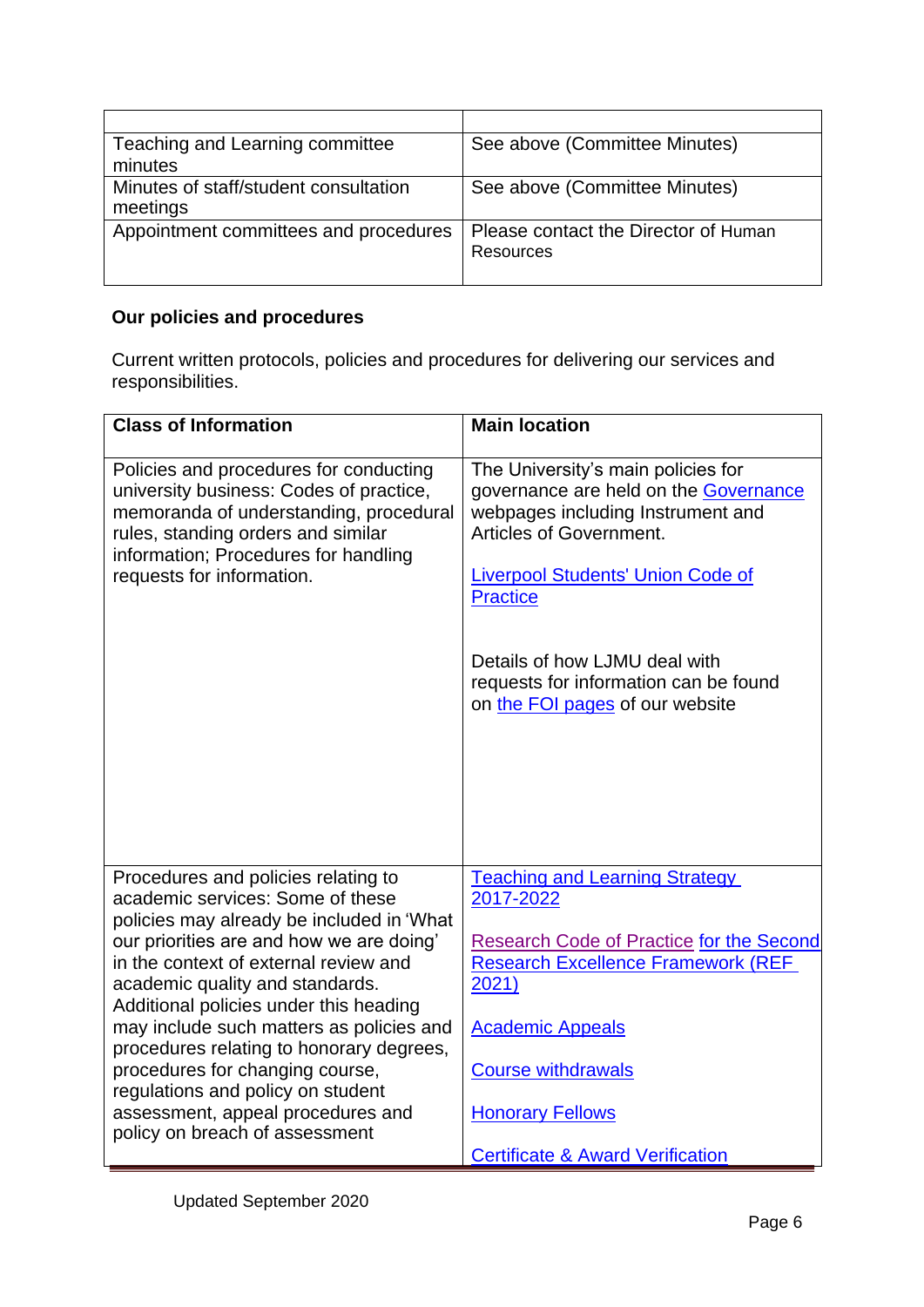| regulations.                                                                                                                                                                                                                                                                                                                                                                                                |                                                                                                                                                                                                                                     |
|-------------------------------------------------------------------------------------------------------------------------------------------------------------------------------------------------------------------------------------------------------------------------------------------------------------------------------------------------------------------------------------------------------------|-------------------------------------------------------------------------------------------------------------------------------------------------------------------------------------------------------------------------------------|
| Procedures and policies relating to<br>student services: This will include<br>relevant policies and procedures as they<br>apply, for example, to student admission<br>and registration, accommodation,<br>management of the student record<br>system, the assessment of external<br>qualifications, internal student complaints<br>and appeals, student support services<br>and code of student discipline. | The University prefers to receive<br>requests for information under the<br>Freedom of Information Act by email to<br>foi@ljmu.ac.uk<br><b>Student complaints and appeals</b><br><b>Student Charter</b><br><b>Student discipline</b> |
| Procedures and policies relating to<br>human resources: This will include the<br>full range of human resource policies and<br>procedures.                                                                                                                                                                                                                                                                   | The University prefers to receive<br>requests for information under the<br>Freedom of Information Act by email to<br>foi@ljmu.ac.uk                                                                                                 |
| <b>Pay Policy Statement</b>                                                                                                                                                                                                                                                                                                                                                                                 | The University prefers to receive<br>requests for information under the<br>Freedom of Information Act by email to<br>foi@ljmu.ac.uk                                                                                                 |
| Procedures and policies relating to<br>recruitment                                                                                                                                                                                                                                                                                                                                                          | The University prefers to receive<br>requests for information under the<br>Freedom of Information Act by email to<br>foi@ljmu.ac.uk<br><b>Job vacancies</b>                                                                         |
| Code of Conduct for Members of the<br>Governing Body                                                                                                                                                                                                                                                                                                                                                        | Board of Governors' Terms of                                                                                                                                                                                                        |
|                                                                                                                                                                                                                                                                                                                                                                                                             | <b>Reference and Primary</b><br>Responsibilities.                                                                                                                                                                                   |
| <b>Equality and Diversity Policies: Equality</b><br>Scheme                                                                                                                                                                                                                                                                                                                                                  | <b>Equality and Diversity Policies</b>                                                                                                                                                                                              |
| Health & Safety                                                                                                                                                                                                                                                                                                                                                                                             | The University prefers to receive<br>requests for information under the<br>Freedom of Information Act by email to<br>foi@ljmu.ac.uk                                                                                                 |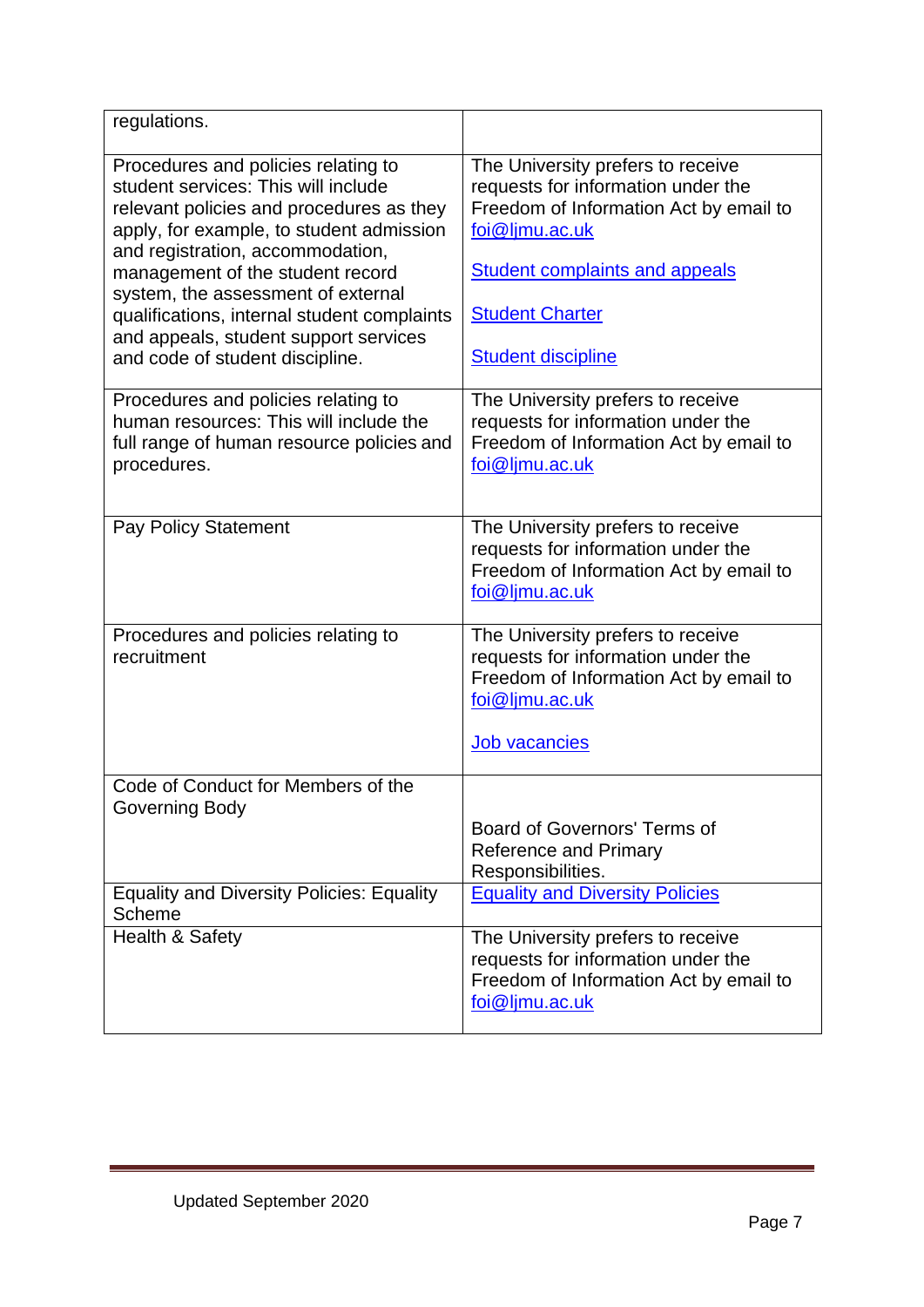| Estate Management: This will include<br>disposals policy, estates strategy and<br>plan, facilities management policies,<br>grounds and building maintenance | The University prefers to receive requests<br>for information under the Freedom of<br>Information Act by email tofoi@ljmu.ac.uk                                                                                                                       |
|-------------------------------------------------------------------------------------------------------------------------------------------------------------|-------------------------------------------------------------------------------------------------------------------------------------------------------------------------------------------------------------------------------------------------------|
|                                                                                                                                                             | <b>Details of Estates Development</b><br><b>Sustainability and Environmental Policy</b>                                                                                                                                                               |
|                                                                                                                                                             | <b>Student Complaints</b><br><b>FOI Appeals and Complaints Procedure</b><br><b>Staff Grievance Procedure - The</b><br>University prefers to receive requests for<br>information under the Freedom of<br>Information Act by email to<br>foi@ljmu.ac.uk |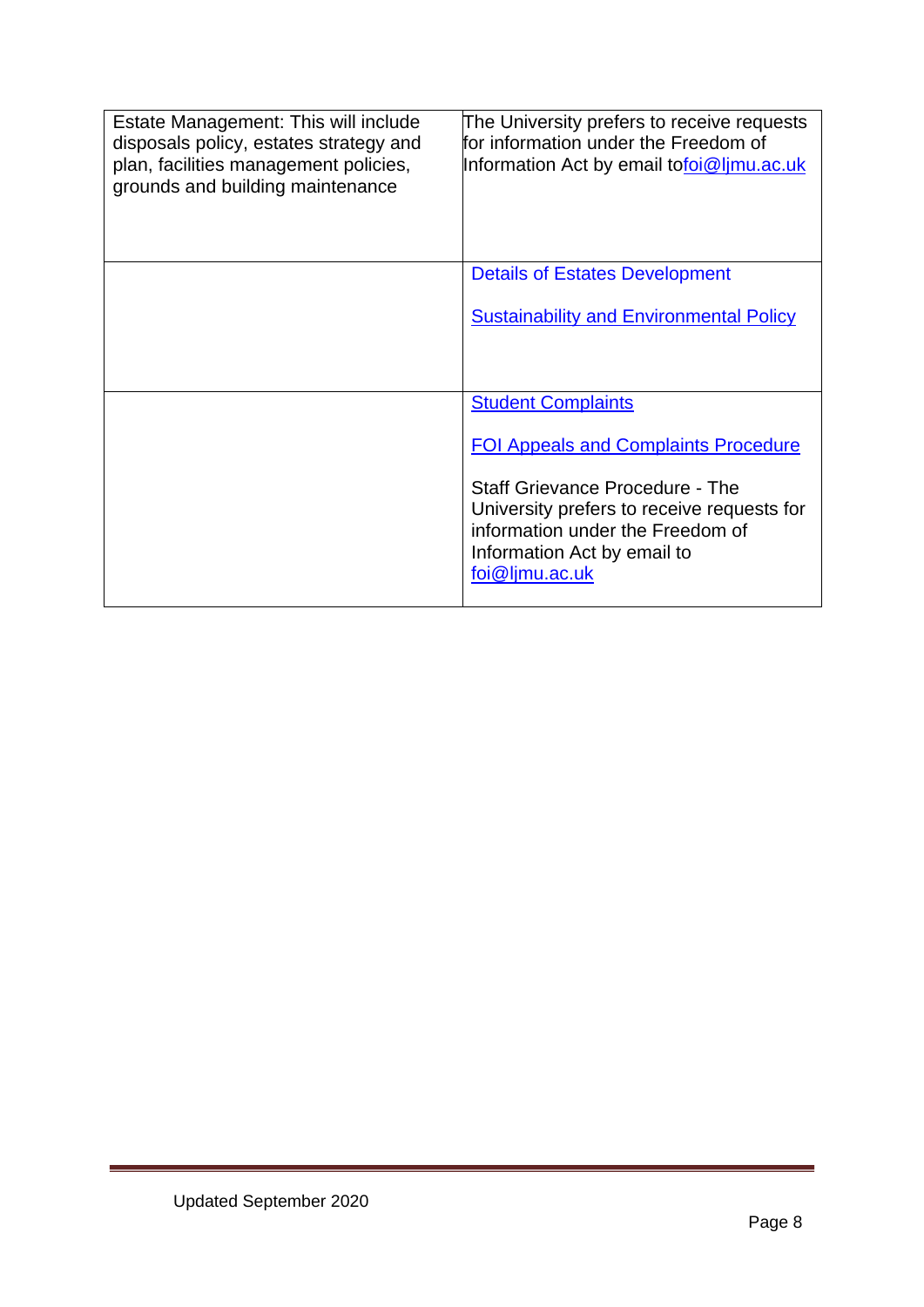| Records Management and personal data                                                                                                                              | <b>Special Collections and Archives</b>                                                                                          |
|-------------------------------------------------------------------------------------------------------------------------------------------------------------------|----------------------------------------------------------------------------------------------------------------------------------|
| policies: This includes information<br>security policies, records retention,<br>destruction and archive policies, and                                             | <b>Data Protection Policy</b>                                                                                                    |
| data protection (including data sharing)<br>policies.                                                                                                             | <b>Data Subject Rights Information</b>                                                                                           |
|                                                                                                                                                                   | Freedom of Information Policy and<br><b>Guidance</b>                                                                             |
|                                                                                                                                                                   | <b>Privacy Notice for Students</b>                                                                                               |
|                                                                                                                                                                   |                                                                                                                                  |
|                                                                                                                                                                   | Details of the following are available from<br>the Data Protection Officer on Request<br>(email: dpo@ljmu.ac.uk)                 |
|                                                                                                                                                                   | <b>Records Retention Schedule</b>                                                                                                |
|                                                                                                                                                                   | <b>Information Security Policy</b>                                                                                               |
|                                                                                                                                                                   | The University prefers to receive requests<br>for information under the Freedom of<br>Information Act by email to foi@limu.ac.uk |
|                                                                                                                                                                   | Requests for personal information can be<br>made by email: dpo@ljmu.ac.uk                                                        |
| Research policy and strategy: Including<br>quality assurance procedures, policy and<br>procedures relating to intellectual<br>property, ethics committee terms of | <b>Quality Assurance Procedures</b>                                                                                              |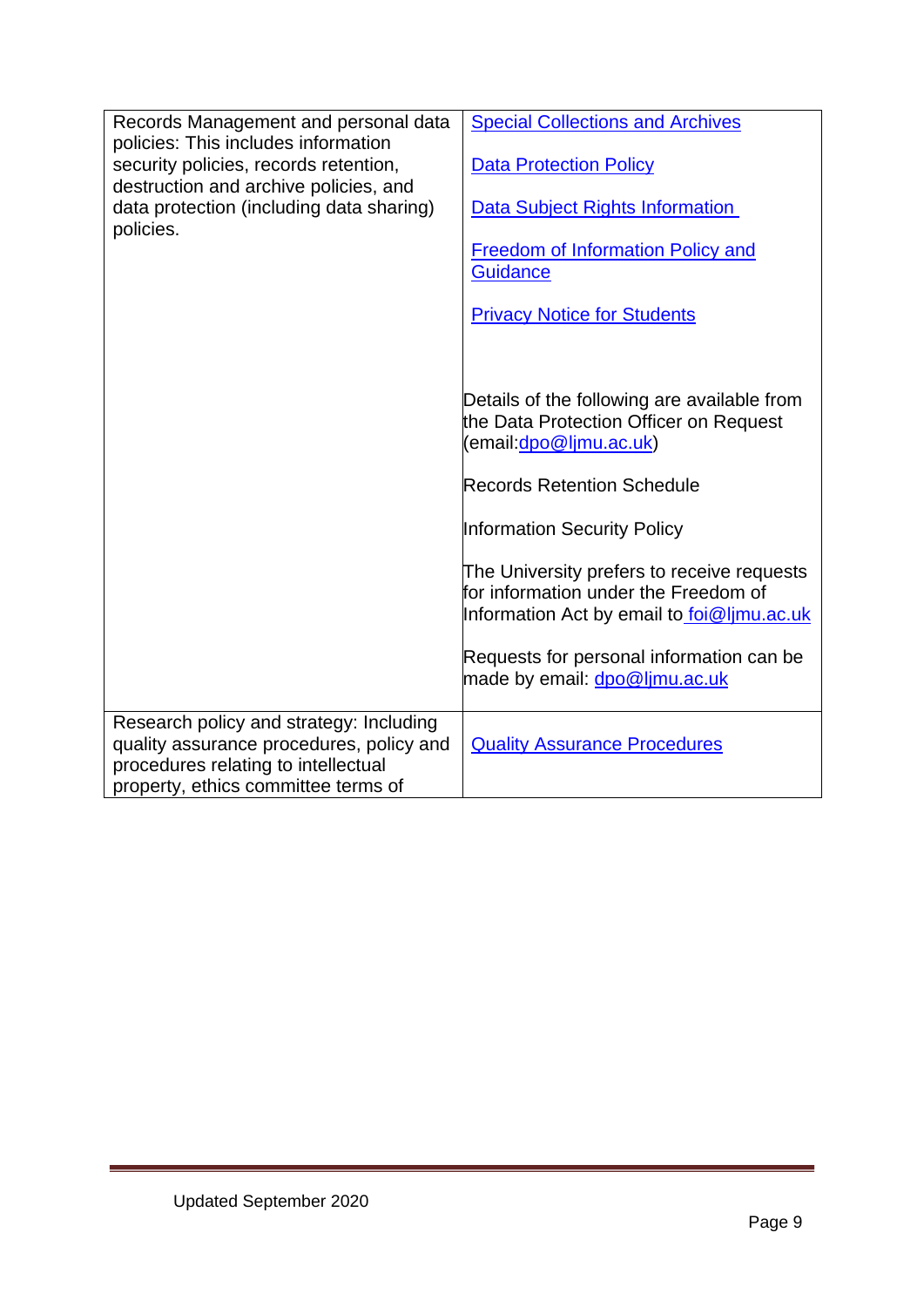| reference, applications and their<br>approval, and any other relevant codes<br>of practice. It will also include policy,<br>strategy and procedures relating to<br>knowledge transfer and enterprise.                                                                                                                            | Knowledge transfer<br><b>Intellectual Property</b><br>Code of Practice for Research<br>Applications and their approval<br><b>Research Ethics Committee</b><br>- The University prefers to receive<br>requests for information under the<br>Freedom of Information Act by email to<br>foi@ljmu.ac.uk                                                                                                                                                                                                                                                                                                                                                                                                     |
|----------------------------------------------------------------------------------------------------------------------------------------------------------------------------------------------------------------------------------------------------------------------------------------------------------------------------------|---------------------------------------------------------------------------------------------------------------------------------------------------------------------------------------------------------------------------------------------------------------------------------------------------------------------------------------------------------------------------------------------------------------------------------------------------------------------------------------------------------------------------------------------------------------------------------------------------------------------------------------------------------------------------------------------------------|
| Publicly funded research outputs and<br>data: In line with the overall direction of<br>travel towards greater transparency, the<br>University is expected to publish<br>information on publicly funded research,<br>or to provide a direct link to it.                                                                           | <b>Financial Statements High level</b><br>information about research funding<br>sources is held in the University's<br>financial statements.                                                                                                                                                                                                                                                                                                                                                                                                                                                                                                                                                            |
| Charging regimes and policies: Details<br>of any statutory charging regimes should<br>be provided. Charging policies should<br>include charges made for information<br>routinely published and clearly state what<br>costs are to be recovered together with<br>the basis on which they are made and<br>how they are calculated. | LJMU does not currently charge for<br>anything in the Publication Scheme. If a<br>request is made for information not in the<br>Scheme, the University will provide the<br>amount of information which must by law<br>be provided free (i.e. up to the<br>Appropriate Limit in the Freedom of<br>Information Act Fees Regulations),<br>provided that the particular information<br>requested is not exempt from disclosure.<br><b>Guidance on FOI Fees Regulations</b><br><b>Awards and Replacement Certificates</b><br><b>Library Charges</b><br>Photocopying - Service Charges<br>- The University prefers to receive<br>requests for information under the<br>Freedom of Information Act by email to |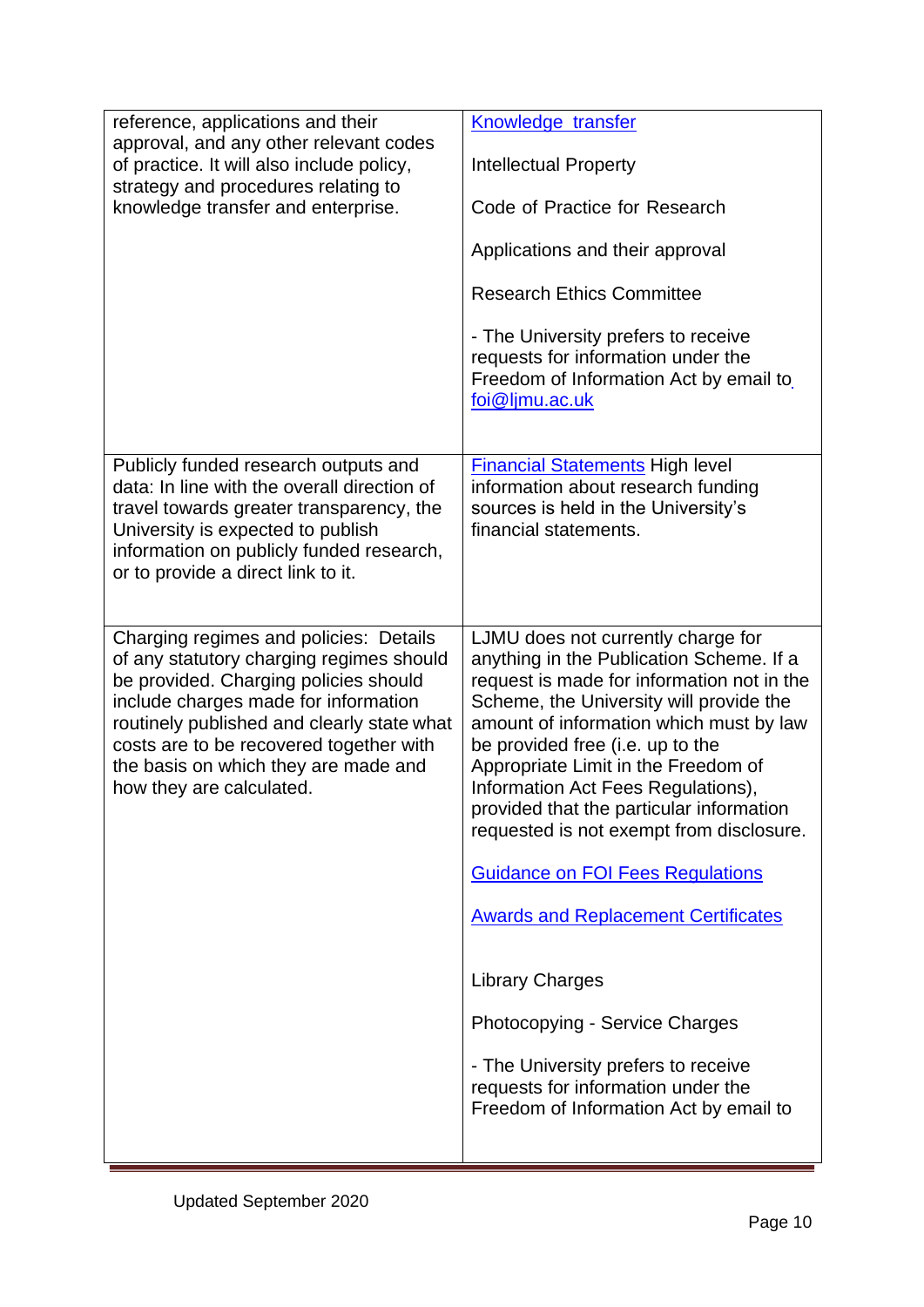| $\sim$ $\sim$ $\sim$<br>ш |
|---------------------------|
|                           |

# **Lists and Registers:**

| <b>Class of Information</b>                                                                                                                                                                                                                             | <b>Main Location</b>                                                                                                                                                  |
|---------------------------------------------------------------------------------------------------------------------------------------------------------------------------------------------------------------------------------------------------------|-----------------------------------------------------------------------------------------------------------------------------------------------------------------------|
| Any information we are currently legally<br>required to hold in publicly available<br>registers                                                                                                                                                         | <b>FOI Disclosure Log</b><br>The University prefers to receive<br>requests for information under the<br>Freedom of Information Act by email to<br>foi@ljmu.ac.uk      |
| Asset registers                                                                                                                                                                                                                                         | An Asset Register is under development<br>and will be published on the Finance &<br>Resource Services webpages in due<br>course.<br><b>Campus Data</b>                |
|                                                                                                                                                                                                                                                         |                                                                                                                                                                       |
| <b>CCTV</b>                                                                                                                                                                                                                                             | <b>CCTV Code of Practice - The University</b><br>prefers to receive requests for<br>information under the Freedom of<br>Information Act by email to<br>foi@ljmu.ac.uk |
| Disclosure Logs: Where a University<br>produces a disclosure log indicating the<br>information that has been provided in<br>response to requests, it should be readily<br>available. Disclosure logs are<br>themselves recommended as good<br>practice. | <b>LJMU Disclosure Log for FOI Requests</b>                                                                                                                           |
| Any register of interests kept in the<br>University.                                                                                                                                                                                                    | <b>Registers of Interest (for Board of</b><br>Governors and for Senior Staff).                                                                                        |
| Register of gifts and hospitality provided                                                                                                                                                                                                              | Gifts and Hospitality Policy - The                                                                                                                                    |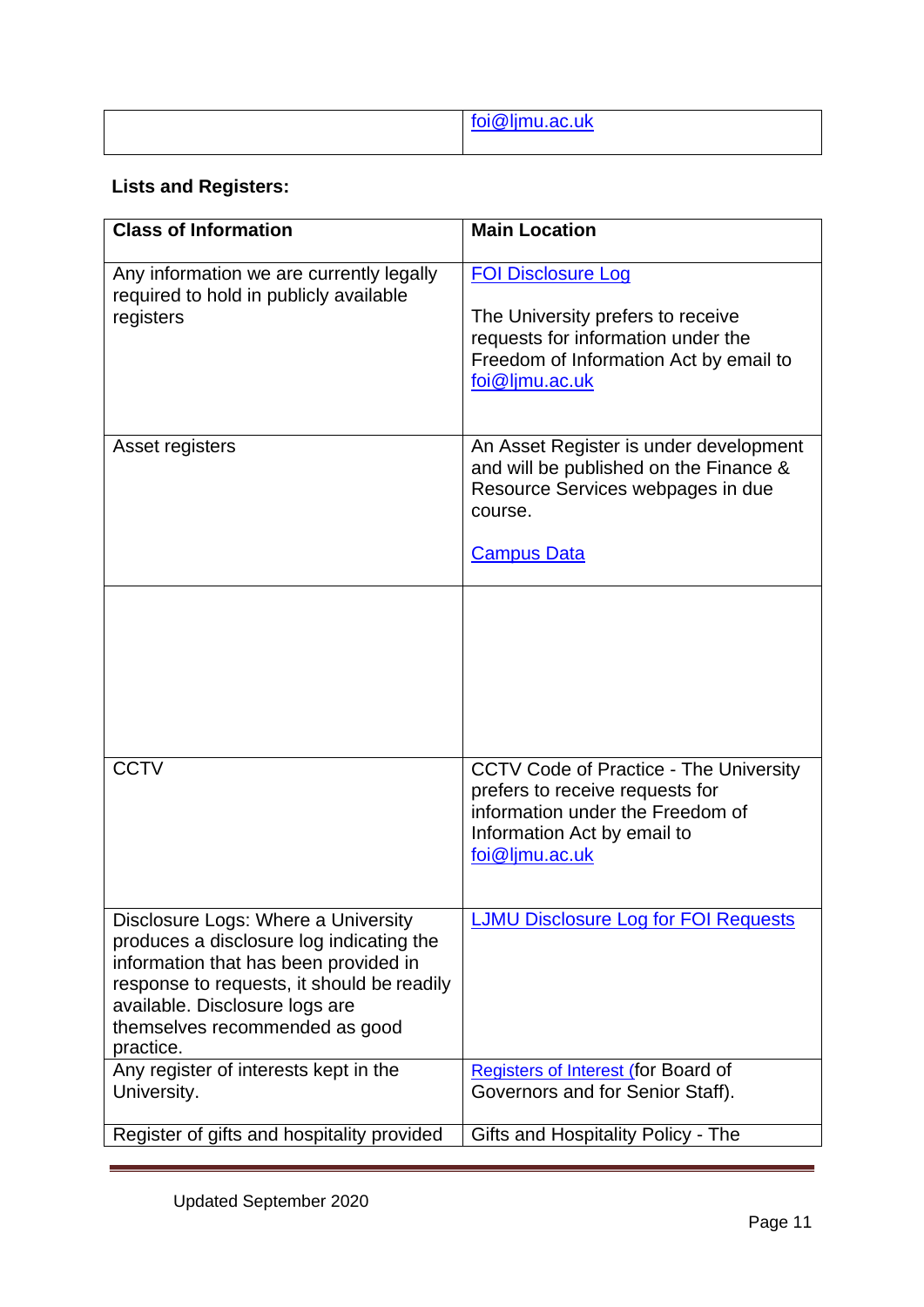| to senior staff | University prefers to receive requests for<br>information under the Freedom of<br>Information Act by email to<br>foi@ljmu.ac.uk                 |
|-----------------|-------------------------------------------------------------------------------------------------------------------------------------------------|
|                 | Registers are kept locally. For a paper<br>copy please contact:                                                                                 |
|                 | <b>The Secretariat</b><br><b>Egerton Court</b><br>2 Rodney Street<br>Liverpool L1 2UA<br>T: 0151 231 3550/3533<br>Email: secretariat@ljmu.ac.uk |

### **The services we offer**

Information about the services we offer, including leaflets, guidance and newsletters.

| <b>Class of Information</b>                                             | <b>Main Location</b>                                                                              |
|-------------------------------------------------------------------------|---------------------------------------------------------------------------------------------------|
| Prospectus                                                              | <b>Order a Prospectus</b>                                                                         |
| Services for outside bodies                                             | <b>Business Engagement</b>                                                                        |
|                                                                         | <b>Volunteering</b>                                                                               |
|                                                                         | <b>World of Work Employer Enquiries</b>                                                           |
|                                                                         |                                                                                                   |
|                                                                         |                                                                                                   |
| Course content                                                          | Available in the Prospectus or from the<br>Webpages of individual Faculties and<br><b>Schools</b> |
|                                                                         | <b>Faculties and Schools</b>                                                                      |
|                                                                         | Search for a course                                                                               |
| Course fees                                                             | <b>Student Fees and Finances explained</b>                                                        |
| Funding, such as grants and bursaries,<br>available to students at LJMU |                                                                                                   |
| Welfare and counselling services                                        | <b>Student support: Student Advice and</b><br><b>Wellbeing Service</b>                            |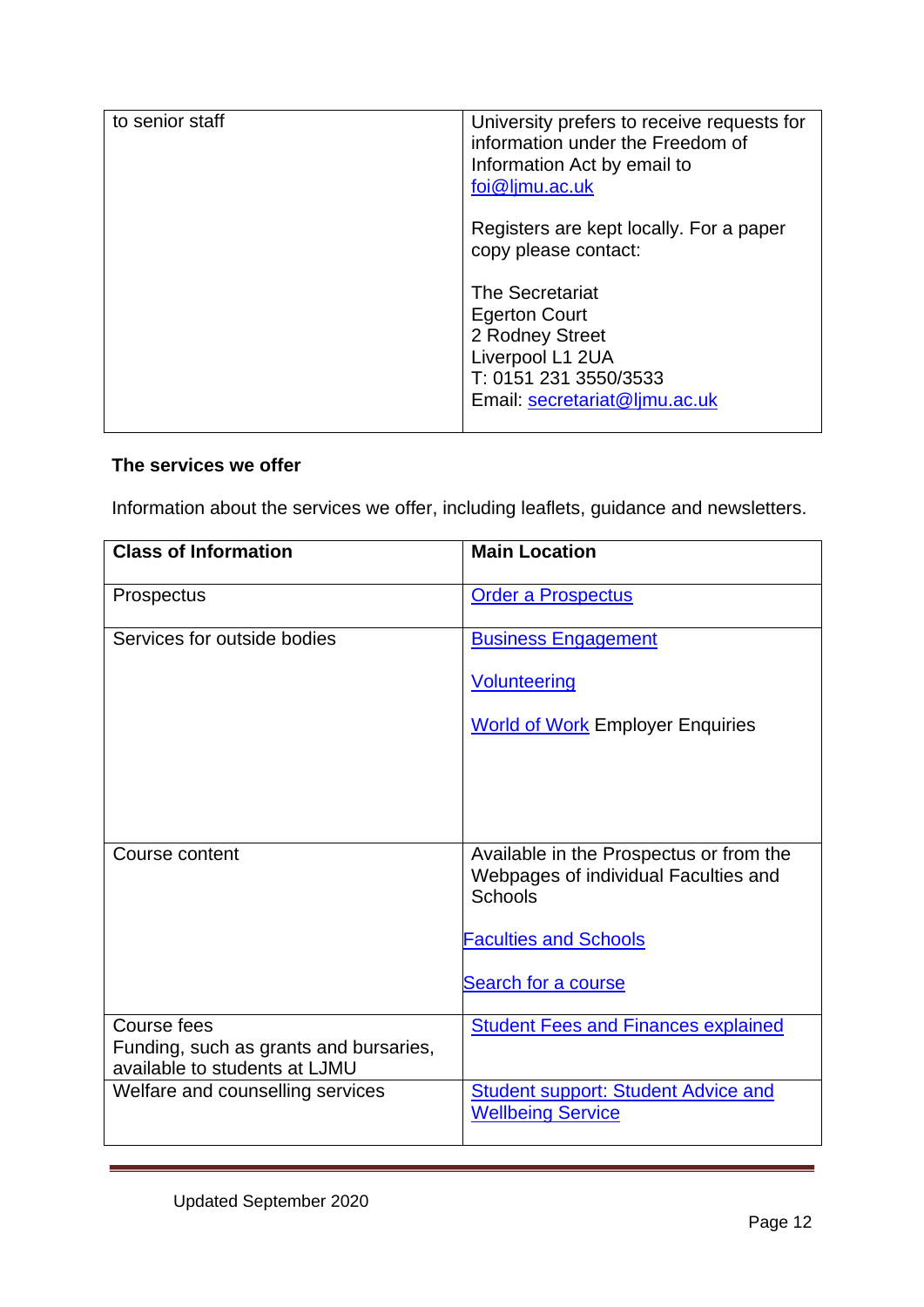|                                                                    | Staff Welfare: Human Resources - The<br>University prefers to receive requests for<br>information under the Freedom of<br>Information Act by email to<br>foi@ljmu.ac.uk                  |
|--------------------------------------------------------------------|------------------------------------------------------------------------------------------------------------------------------------------------------------------------------------------|
| Health including medical services                                  | <b>Occupational Health Unit</b><br>Health & Safety - The University prefers<br>to receive requests for information under<br>the Freedom of Information Act by email<br>to foi@ljmu.ac.uk |
| Careers                                                            | <b>World of Work Careers Centre</b><br><b>Working at LJMU</b>                                                                                                                            |
| <b>Chaplaincy Services</b>                                         | <b>Chaplaincy Services</b>                                                                                                                                                               |
| <b>Sports &amp; Recreational Facilities</b>                        | <b>Sport at LJMU</b><br><b>John Moores Students Union: Sports</b><br><b>Clubs</b>                                                                                                        |
| Facilities relating to music, art and other<br>cultural activities | <b>Culture in Liverpool</b><br>Liverpool City Council: Leisure, Parks,<br><b>Events</b><br><b>Tourist Attractions</b>                                                                    |
| Museums, libraries, special collections<br>and archives            | <b>Library Services at LJMU including</b><br>archives and special collections<br><b>Liverpool Museums</b><br><b>Liverpool City Council: Local Libraries</b>                              |
| Advice & Guidance                                                  | <b>Careers Advice, Guidance &amp; Support</b><br><b>Quality &amp; Standards: Guides</b>                                                                                                  |